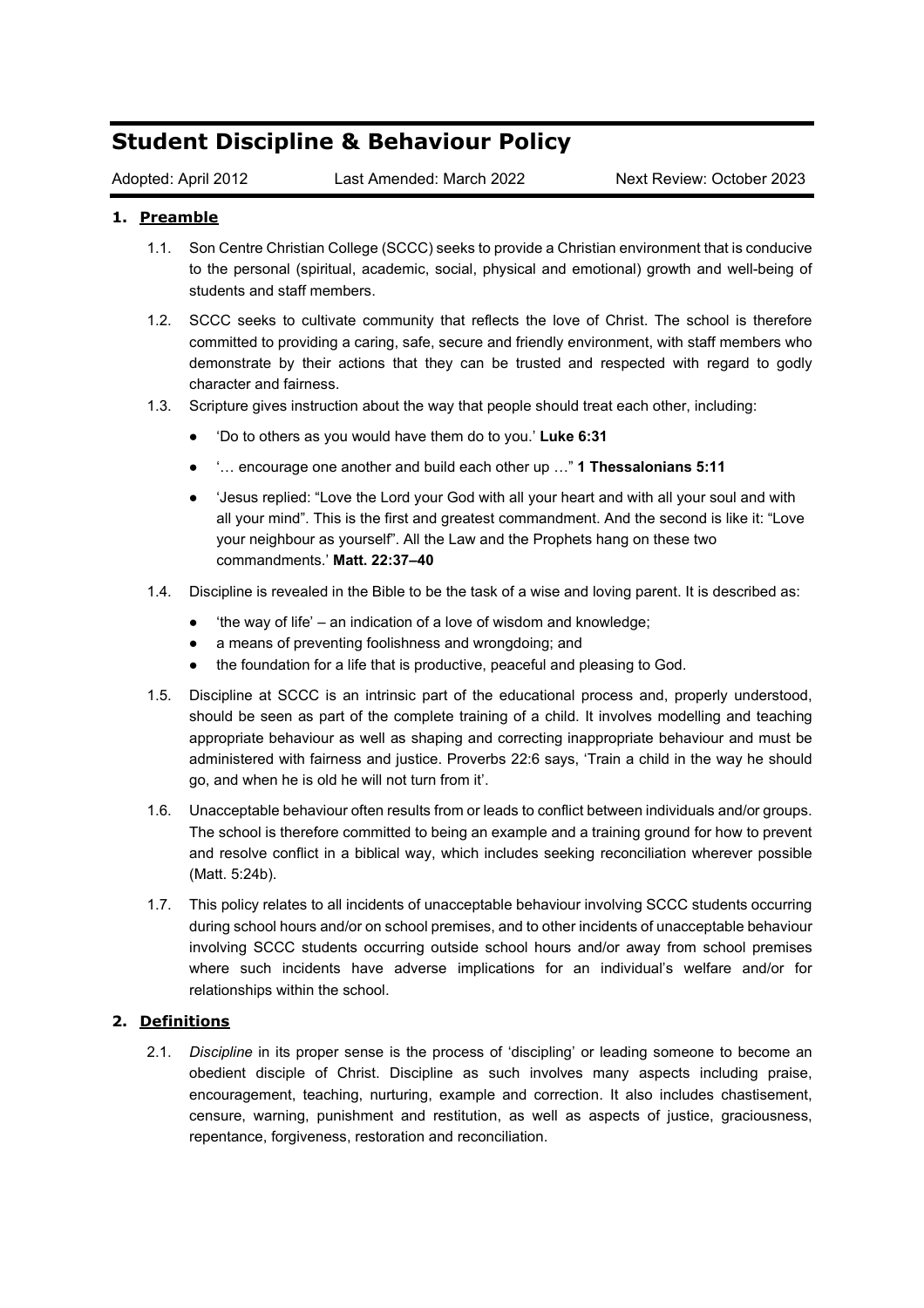- 2.2. *Unacceptable behaviour* refers to student actions and words that are inconsistent with the standard of behaviour expected at SCCC (as expressed in the *Student Code of Conduct*).
- 2.3. *Accountability* refers to the act of reminding students of behavioural expectations and that unacceptable behaviour will lead to consequences that need to be understood and received.
- 2.4. *Perpetrators* refers to those in breach of this policy and related procedures.
- 2.5. *Victims* refers to those wronged by a breach of this policy and related procedures.

#### **3. Details**

- 3.1. General
	- 3.1.1. Students shall be encouraged and supported in their efforts to make responsible decisions. In a manner consistent with the *Student Code of Conduct*, respect for the dignity and worth of each student should be evident in all interaction between staff members and students. However, unacceptable behaviour will be addressed and will therefore always have appropriate consequences.
	- 3.1.2. Where unacceptable behaviour occurs at SCCC, any individual has the right to expect that incidents will be treated seriously and dealt with promptly and effectively. As a result:
		- perpetrators shall be held accountable for unacceptable behaviour; and
		- victims shall be supported, and their health and well-being given careful and compassionate attention.
	- 3.1.3. The school and individual staff members have a duty to take all reasonable measures to protect students in their care from both actual and reasonably foreseeable risks associated with the unacceptable behaviour of other students.
	- 3.1.4. In circumstances where unacceptable behaviour has occurred, or is alleged to have occurred, all students shall be entitled to a fair hearing, with the opportunity given to respond by explaining their actions and providing other relevant information.
	- 3.1.5. In the case of incidents of unacceptable behaviour occurring outside school hours and/or away from school premises, the school will take reasonable action within the limits of its capacity to do so.
	- 3.1.6. The Principal shall ensure that staff members implement the *Student Code of Conduct*, identify goals and standards for student behaviour, and are consistent with this and other related policies.
	- 3.1.7. The Principal shall ensure that the school is proactive in communicating its policy in relation to behaviour and discipline to students, staff members and parents. Such communication shall occur at least annually in the context of maintaining consistent open lines of communication within the school community.
- 3.2. Teaching practice and curriculum
	- 3.2.1. Good teaching and student management practice is regarded as vital to the school's endeavours to proactively address unacceptable behaviour and encourage acceptable behaviour. Staff members are expected to provide a consistent, predictable and secure environment for students.
	- 3.2.2. Staff members shall periodically undertake professional development designed to increase awareness of behavioural and discipline issues in schools, and to increase their skill and confidence in dealing with unacceptable behaviour.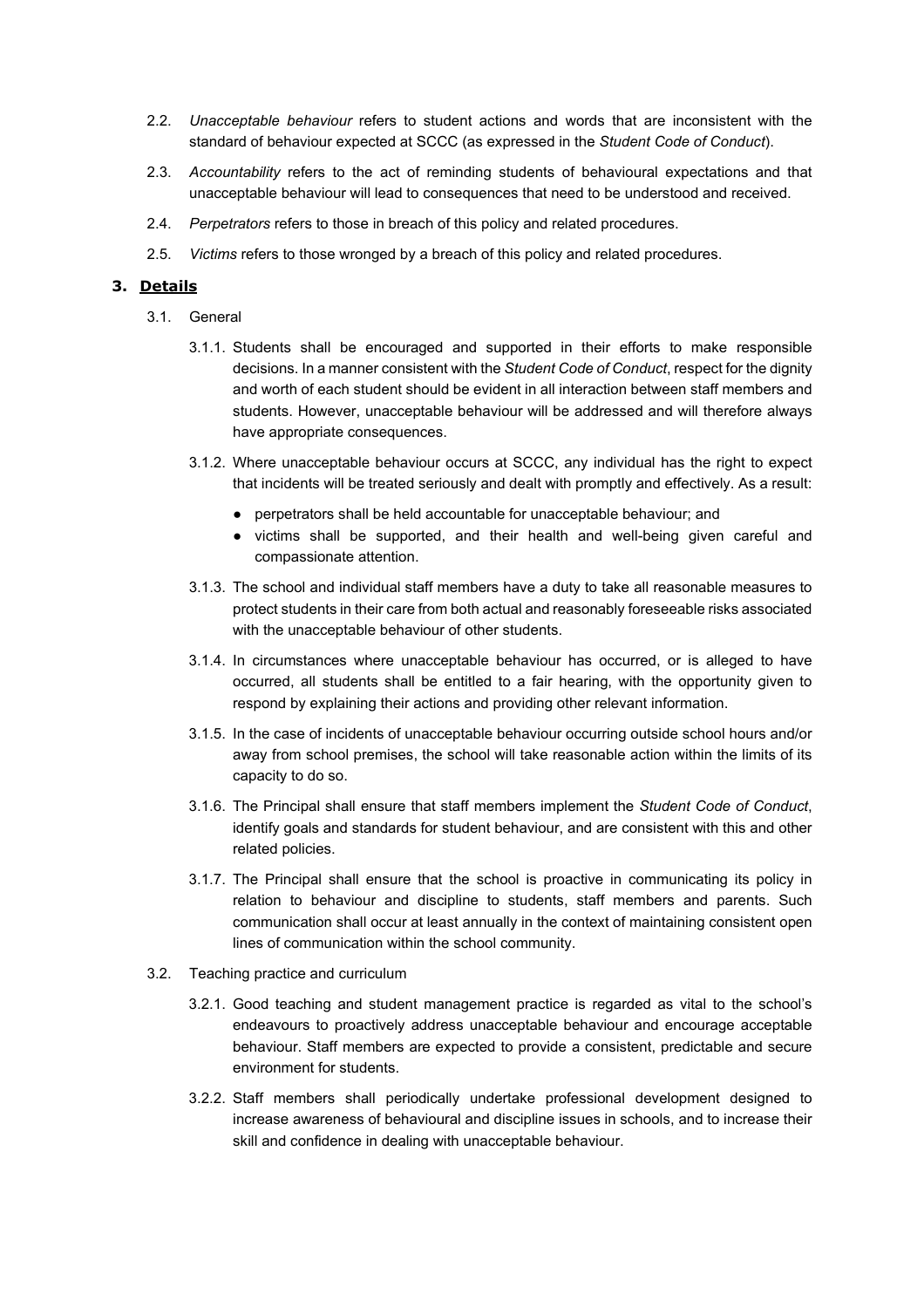- 3.2.3. The Principal shall ensure that teaching in relation to student discipline and behaviour is included in selected areas of the curriculum as part of the school's endeavours to proactively address unacceptable behaviour and encourage acceptable behaviour.
- 3.3. Procedural documents and practices
	- 3.3.1. Any procedural documents shall elaborate on different forms of unacceptable behaviour and give examples, and they shall set out clear guidelines for investigating and dealing with incidents of unacceptable behaviour in a consistent and fair manner.
	- 3.3.2. Procedures in relation to unacceptable behaviour shall be both preventative (i.e. educating students appropriately to avoid incidents of unacceptable behaviour and educating teaching staff in classroom management to provide appropriate support to students requiring welfare and learning support) and corrective (i.e. acting appropriately as a response to incidents of unacceptable behaviour).
- 3.4. Disciplinary measures
	- 3.4.1. Disciplinary and corrective measures in relation to proven incidents of unacceptable behaviour shall be determined in accordance with this policy and any related procedures. **Such measures may vary depending on the nature and seriousness of the behaviour but they shall not include corporal punishment.**
	- 3.4.2. While SCCC's desire is to reconcile a student, who has behaved inappropriately to community wherever possible, disciplinary measures may include suspension (including in-school) or expulsion as a consequence of the student's choice to breach partnership with the SCCC community through their behaviour.
	- 3.4.3. Factors in determining appropriate disciplinary measures, including suspension or expulsion, shall include the safety and wellbeing of staff members and other students, the capacity of other students to learn to their potential, and the degree to which unacceptable behaviour impacts upon classroom function and effectiveness.
	- 3.4.4. Suspension
		- The Principal may suspend a student from school for reasons of extreme disobedience or misbehaviour. Such suspension may take the form of an internal suspension, in which case the student spends time in isolation at school, or external suspension, in which case the student does not attend school for the duration of the suspension.
		- The parents of a suspended student will be informed immediately, indicating the reasons for such suspension.
		- The Principal shall add the name of a suspended student to Expulsion/Suspension Register.

### 3.4.5. Expulsion

- The Principal may expel a student from the school where it is deemed that the student continues to behave in ways that are contrary to the school's behaviour expectations despite repeated attempts to help such student modify their behaviour, or where the student's continued presence in the school is deemed to be placing other students at risk. Where warranted, immediate expulsion may be considered appropriate.
- The parents of an expelled student will be informed immediately, indicating the reasons for the expulsion and reminding them of their obligations regarding their child's compulsory school attendance in the future. The Principal may choose to offer support in finding another school placement.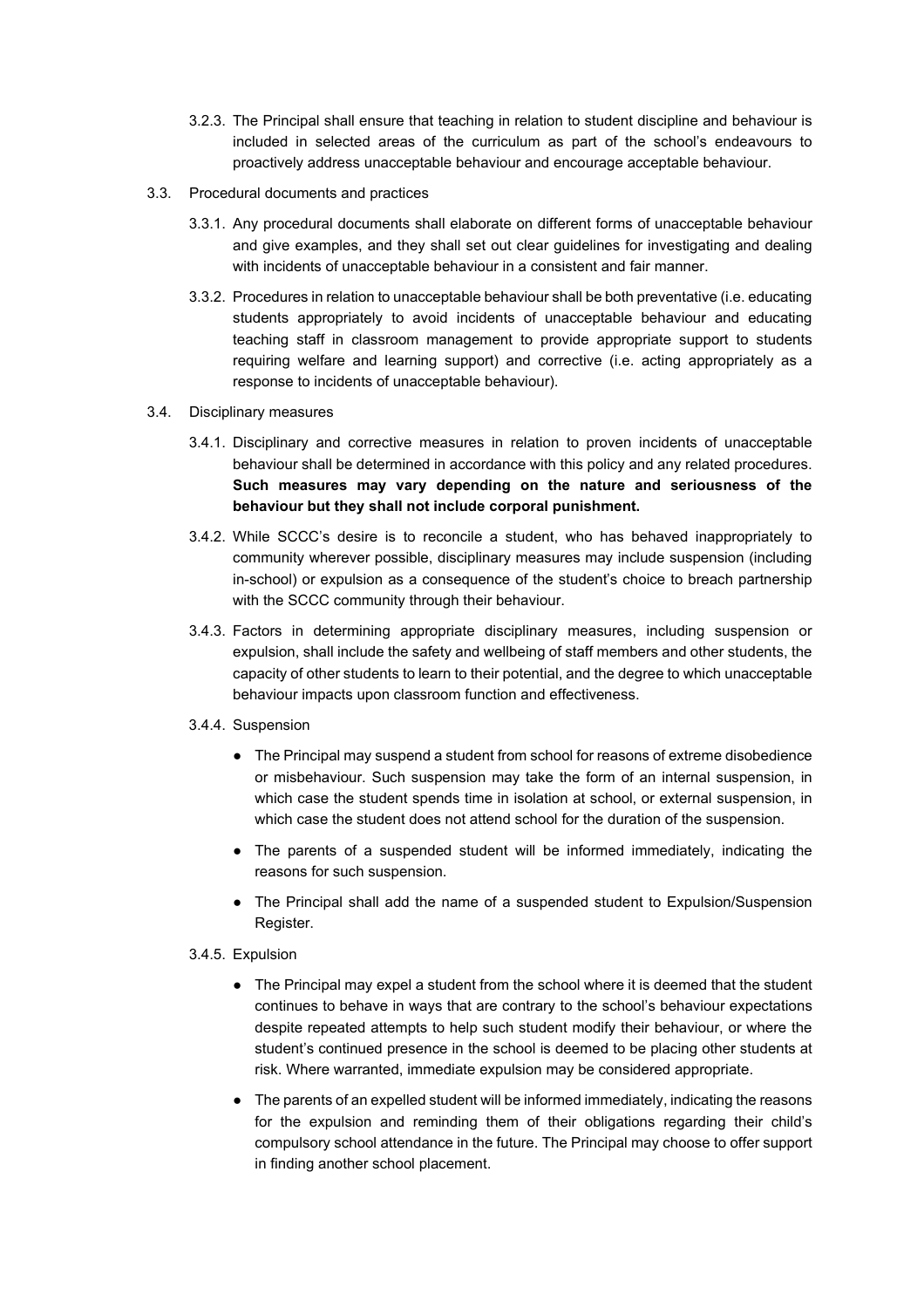- The Principal will inform the Chairman of the Board of Directors where the expulsion of a student has occurred.
- The school shall provide academic reports for an expelled student up until the last semester attended, or the current semester if more than half has been attended.
- The Principal shall add the name of an expelled student to the Expulsion/Suspension Register.
- 3.4.6. Disciplinary and corrective measures in relation to students with a disability or impairment shall take into account the degree to which instances of unacceptable behaviour may be directly related to such disability or impairment and reasonable adjustments shall be made.
- 3.4.7. Clear lines of communication between school and home are essential at all stages of the student discipline and behaviour process. Therefore, staff members shall ensure that parents are provided with relevant information and contacted in a timely manner to discuss issues of student discipline and behaviour.
- 3.4.8. In addition to the disciplinary measures outlined in items 3.4.1 to 3.4.4, the following factors shall be considered by staff members:
	- While it may be helpful to appeal to a sense of empathy in the disciplinary process, it may be more effective to appeal to a student's sense of justice by helping them think about, discern and verbalise: (1) the factors that might have been in play in a specific situation; (2) what might have been the cause of the behaviour of the participants; and (3) what would be right, helpful and fair for all those involved.
	- Students may be more likely to adhere to rules, accept the need for discipline when rules have been broken, and develop a proper response of restitution when they: (1) understand the purpose of the rules; (2) have some ownership in the rule-setting process; and (3) have helped determine the means by which they can make things right and restore the trust of peers.
- 3.5. Complaints and appeals
	- 3.5.1. While every effort shall be made to resolve student discipline and behaviour issues in a manner consistent with the principles outlined within this policy, it is recognised that there may be occasions when parents and/or students wish to lodge a complaint and/or appeal a decision.
	- 3.5.2. Where a parent wishes to lodge a complaint and/or appeal a decision in relation to a student discipline and behaviour issue, he or she should follow the steps detailed within the *Dispute Resolution (Parents) Policy*.
- 3.6. Search, seizure and records
	- 3.6.1. The school has a right to reasonable access to school lockers and desks, which remain the property of the school. Consistent with the school's duty of care to the student body and individual students, where a staff member has cause and reasonable grounds for concern, lockers and desks may be searched without prior notification.
	- 3.6.2. In addition to item 3.6.1 above, students may be instructed to empty their pockets, to provide access to personal containers (e.g. school bags, pencil cases) and personal electronic devices (see also the *Personal Electronic Devices Policy*), and to hand over other personal belongings for inspection. Failure to comply with such instructions shall be regarded as a discipline offence.